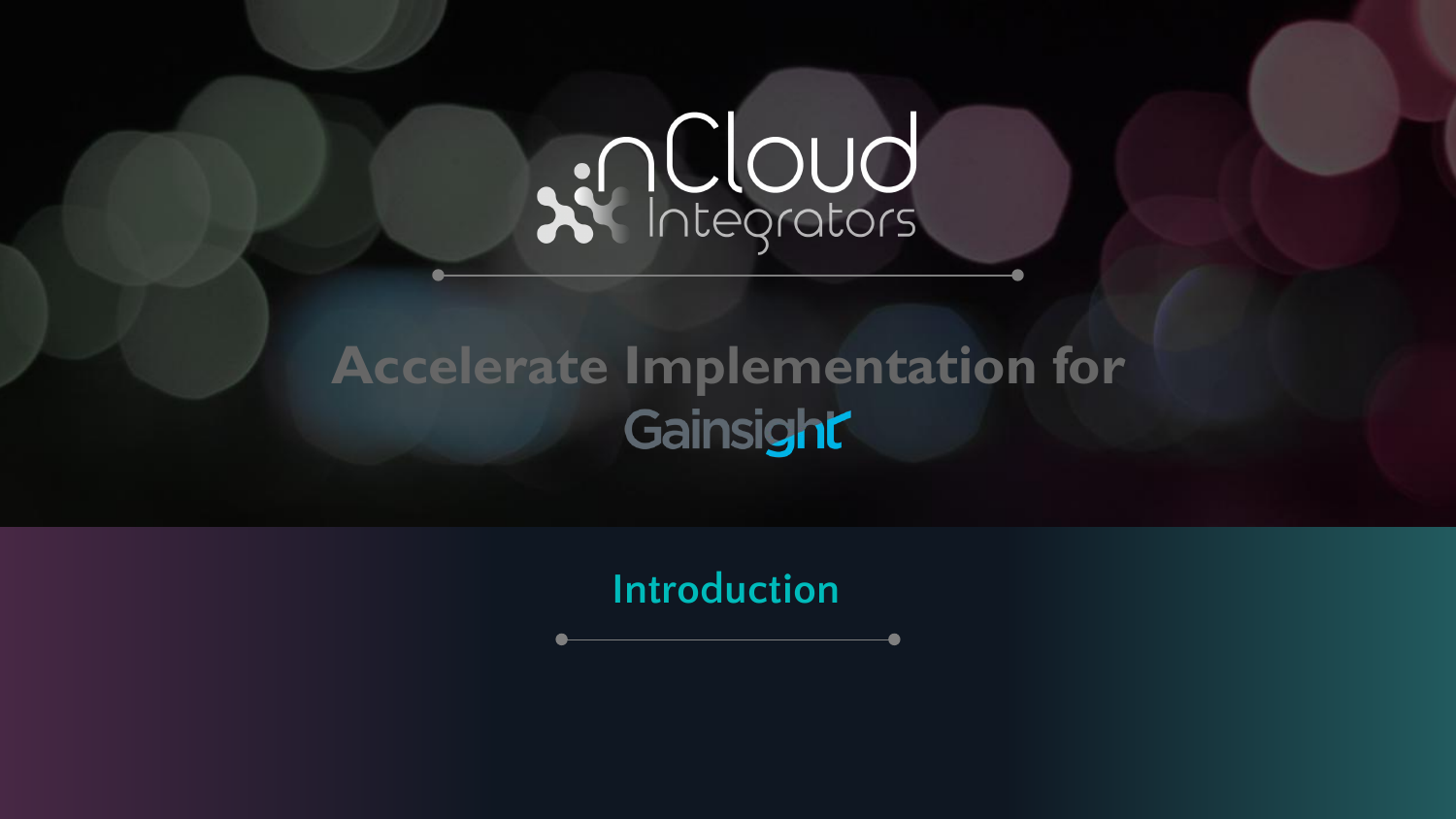# **ABOUT US**



#### Experience

The founders of nCloud Integrators have spent the past 20 years building and managing successful global technology services practices to support perpetual and SaaS offerings.



#### Focus

Our team is 100% dedicated to helping our clients with customer success goals and objectives.



Trust

nCloud provides transparency through open and honest dialogue about efforts and costs associated with projects that we deliver for our clients.



#### Resources

At nCloud, we bring deep-rooted access to both internal and external expertise and skill.



#### Commitment

nCloud Integrators is motivated by complete customer success.

This is the founding philosophy of our business.



nCloud Integrators provides customer success leadership and data-driven implementation expertise to accelerate efficiency and profitability. Whether you are looking to ensure adoption and reduce churn leveraging Gainsight, or exploring ways to improve the performance of your customer success organizations, nCloud Integrators offers executive level strategic and tactical services, backed by decades of software industry services experience.

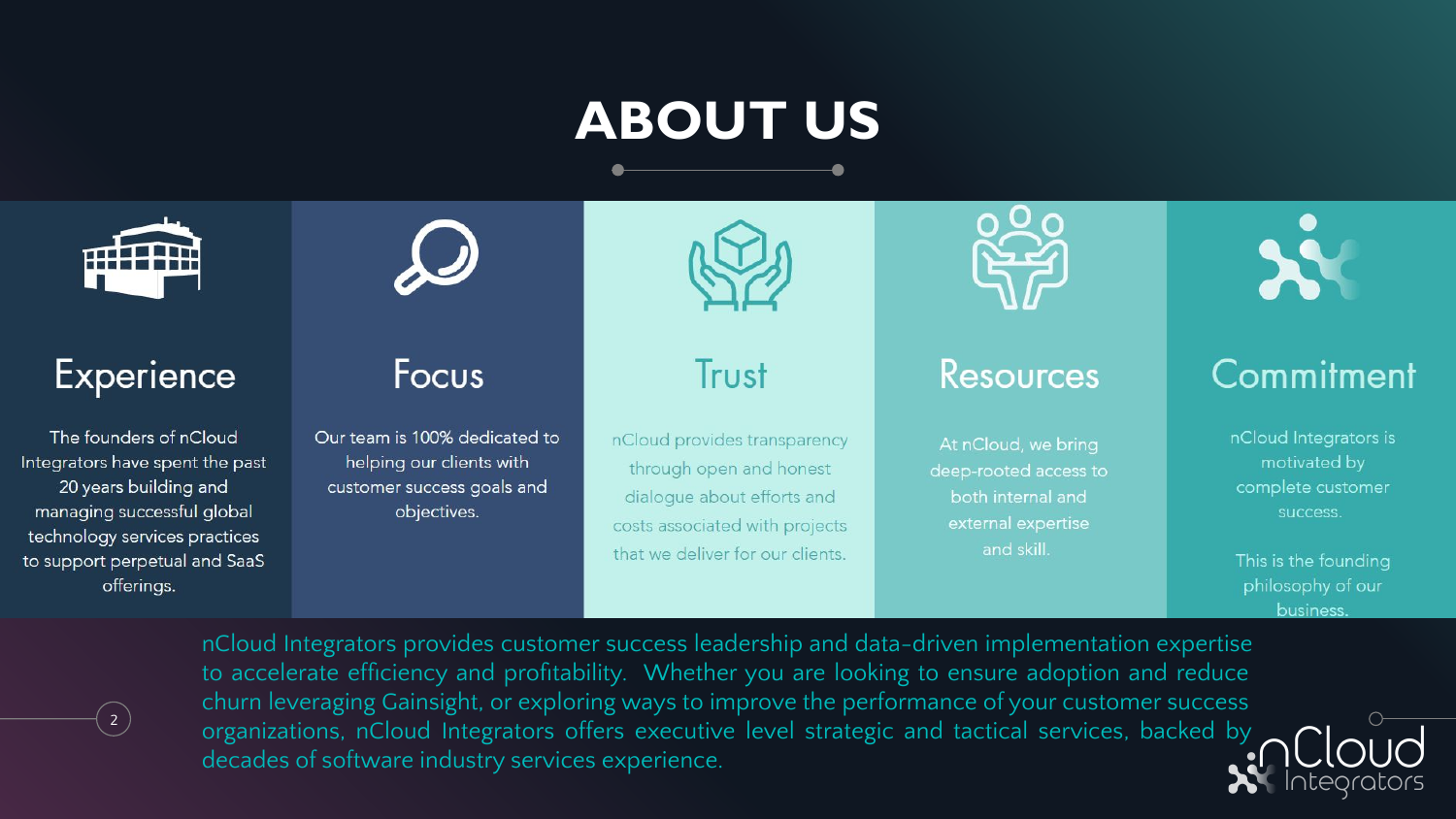### **GAINSIGHT ACCELERATE SERVICES**

nCloud Integrators will work hand-in-hand with your team through a series of guided Kickoff and Discovery sessions to evaluate why your Customer Lifecycle looks as it does, review the current and future goals for your Customer Success strategy and define the prioritized tactics needed to drive that strategy. In a collaborative, strategic, and iterative fashion, we develop an aligned understanding of goals, scope, and timeline of your Gainsight implementation.

We will assist you with creating or improving your Customer Success Roadmap to help drive your short and long-term Customer Success goals, and expand your team's use of Gainsight in line with your strategic plan. We will work with you to provide guidance and solutions to any questions or concerns you may have.

*"…thanks for all the help and guidance that you have provided us. The meetings have all been very productive and you somehow made them enjoyable, too, which is greatly appreciated.* 

*You have gone above and beyond to help us on understanding the software, but to also help with the needs that were specific for us…not every customer is going to use it the same way…it made our meetings that much more productive." – Gainsight Customer*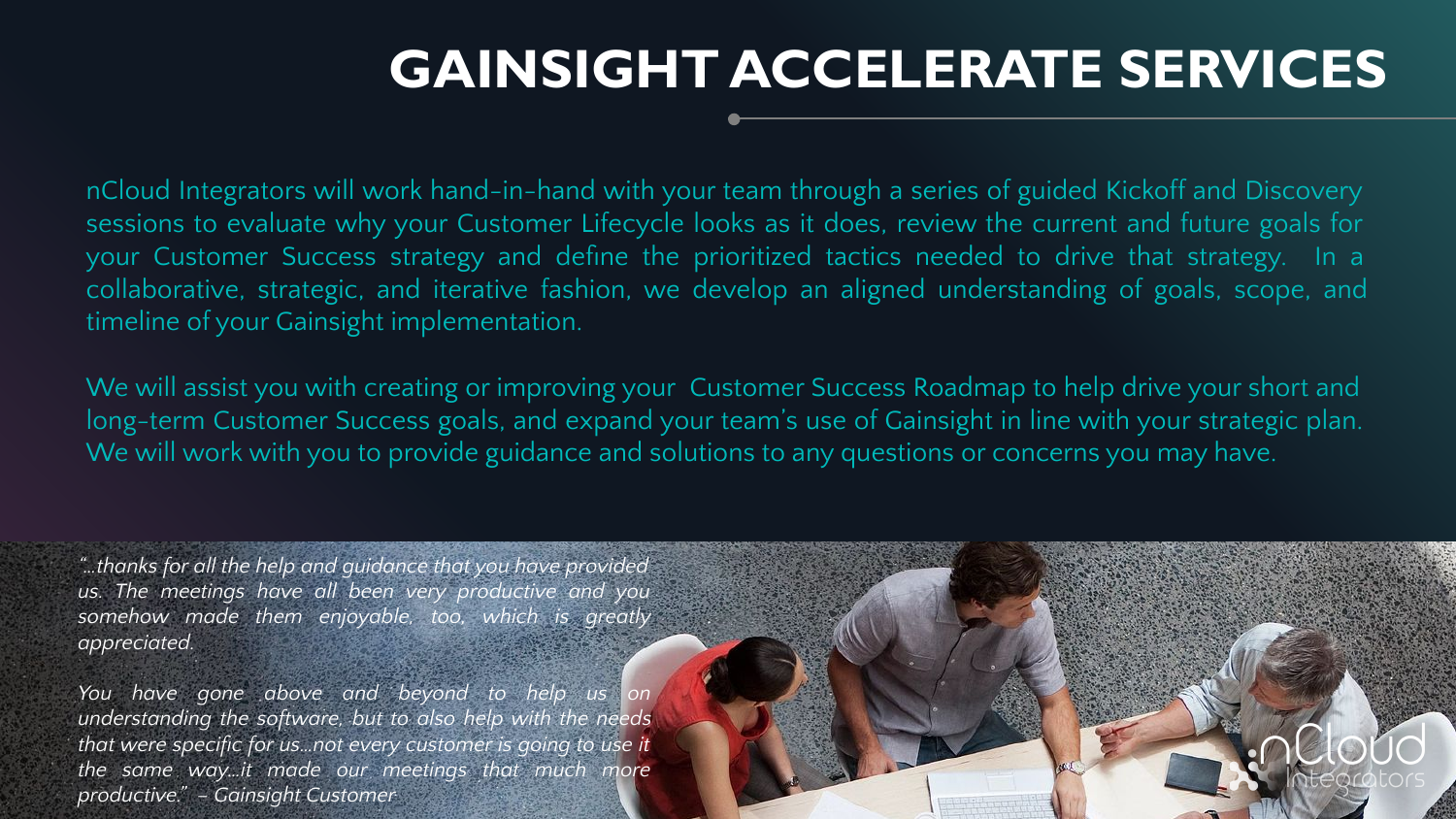# **ACCELERATE METHODOLOGY FOR GAINSIGHT**

The **Accelerate Services Offerings for Gainsight** leverage the nCloud Integrators Accelerate Methodology, highlighted by a collaborative and iterative approach, designed to get your team live with Gainsight within weeks. The **Accelerate Methodology** was developed through our decades of customer success experience across industries, working alongside enterprise-level customers, as well as small and medium sized businesses, with engagement management, training, and technical steps throughout.



*Gainsight Accelerate Key Activities & Deliverables:*

- *● Gainsight Initial Configuration*
- *● Integration with Data Sources*
- *● Development and Mentoring of Reports and related Dashboards*
- *● Development and Mentoring of CTAs/Playbooks*
- *● Establishment of Health Scorecard Capabilities*
- *● Initial Overview of a Journey Orchestrator program with a Survey*
- *● Initial Overview of a pilot Success Plan*
- *● New Gainsight Administrator Training and Enablement Throughout*

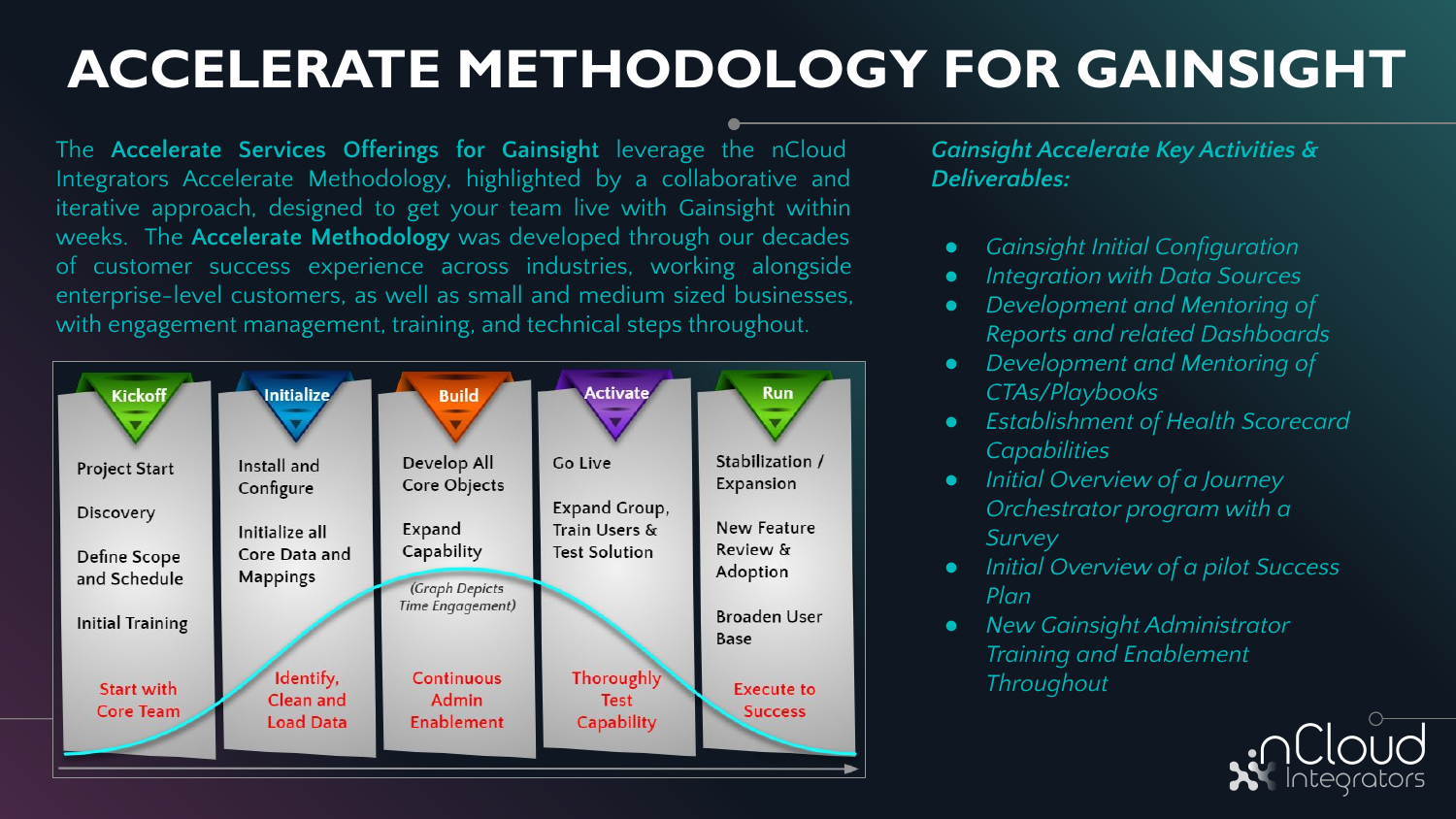## **TENTATIVE PROJECT TIMELINE**

|                | <b>KICKOFF</b><br>5-6 cust. hours                                                                                                                                                   |                                                                      | <b>INITIALIZE</b><br>5-6 cust. hours                                                                                                                                                                                                                                                                                                                                                                                                      |                                                           | <b>BUILD</b><br>20-25 cust. hours                                                                                                                                                                                                                                                                                                                                                                                                                                               |                               | <b>ACTIVATE</b><br>5-6 cust. hours                                                                                |                            | <b>RUN</b><br>2-4 cust. hours                                                                                                                                                                                                                                                                     |
|----------------|-------------------------------------------------------------------------------------------------------------------------------------------------------------------------------------|----------------------------------------------------------------------|-------------------------------------------------------------------------------------------------------------------------------------------------------------------------------------------------------------------------------------------------------------------------------------------------------------------------------------------------------------------------------------------------------------------------------------------|-----------------------------------------------------------|---------------------------------------------------------------------------------------------------------------------------------------------------------------------------------------------------------------------------------------------------------------------------------------------------------------------------------------------------------------------------------------------------------------------------------------------------------------------------------|-------------------------------|-------------------------------------------------------------------------------------------------------------------|----------------------------|---------------------------------------------------------------------------------------------------------------------------------------------------------------------------------------------------------------------------------------------------------------------------------------------------|
| 2.<br>3.<br>4. | Kickoff Meeting &<br><b>Discovery Session 1</b><br>Workshop*<br><b>Discovery Session 2</b><br>Workshop*<br>Scope Review &<br>Schedule Planning<br>Workshop*<br>Portal Establishment | $1_{-}$<br>2.<br>3.<br>4.<br>5.<br>6.<br>8.<br>9 <sub>1</sub><br>10. | Procure the NXT GS<br>Environment<br>Install and Configure<br>CRM Package<br>Obtain and Configure<br>S3 Bucket (GS<br>Managed)<br>User Set-Up<br><b>Master Data Mapping</b><br>Workshop*<br><b>Customize Company</b><br>and Contact Objects<br><b>Build Rules to</b><br>populate Company<br>and Contact Objects<br>C360/User Home<br>Page Workshop*<br>Intro to Rules for CTAs<br>Workshop*<br>Intro to Dashboards &<br>Reports Workshop* | 2.<br>3.<br>4.<br>5.<br>6.<br>7.<br>8.<br>9<br>10.<br>11. | Intro to CTA's &<br>Playbooks Workshop*<br>Determine CTA's &<br>Playbooks<br>Review/Customize<br>CTA's & Playbooks<br>Workshop*<br>Intro to Health<br>Scorecard Workshop*<br>Determine Health<br><b>Scorecard Details</b><br>Review/Customize<br>Health Scorecard<br>Workshop*<br><b>Build Health Scorecard</b><br><b>Pilot CSM Go-Live</b><br>Import and Establish<br><b>Ticket Data</b><br>Intro to Success Plans<br>Workshop*<br>Journey Orchestrator &<br>Surveys Workshop* | $1_{\cdot}$<br>2.<br>3.<br>4. | <b>End User Training</b><br>Preparation<br>Workshop*<br>User Set-Up<br>Final Go-Live*<br><b>Mentoring Support</b> | 2.<br>3.<br>4.<br>5.<br>6. | Implementation<br>Review & Mentoring<br>Sessions*<br>Develop Oversight<br>Reports/Actions<br><b>Assist in Building</b><br>Operate Model<br>Help to develop<br>Roadmap Next Steps<br>for CS<br>Review Possible<br><b>Ongoing Support</b><br><b>Needs</b><br>Project Close &<br>Transition Meeting* |
| 5 <sup>1</sup> | Weeks 1-2                                                                                                                                                                           |                                                                      | Weeks 2-3                                                                                                                                                                                                                                                                                                                                                                                                                                 |                                                           | Weeks 3-6                                                                                                                                                                                                                                                                                                                                                                                                                                                                       |                               | Weeks 6-7                                                                                                         |                            | Weeks 7-8                                                                                                                                                                                                                                                                                         |

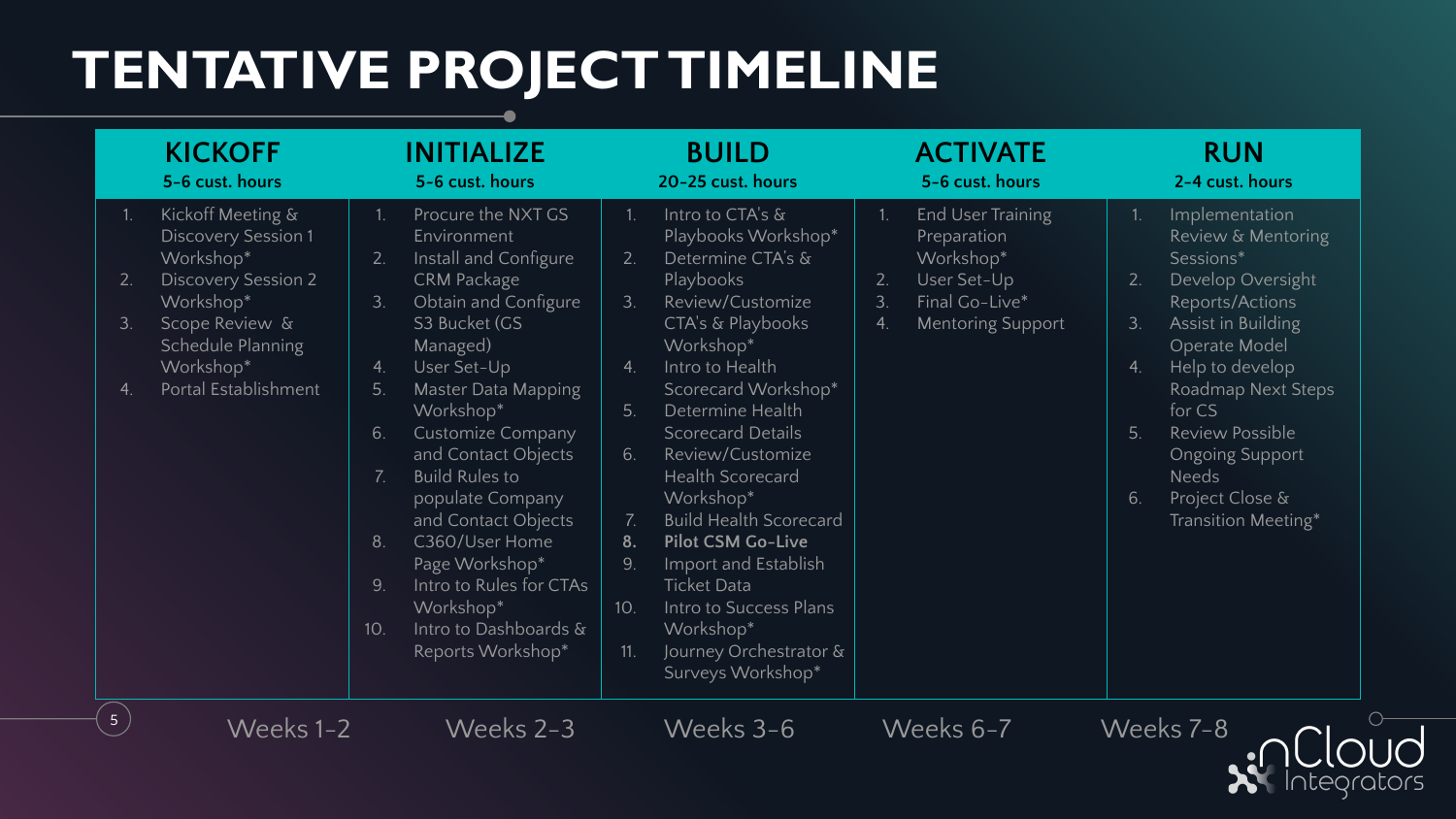## **GAINSIGHT ACCELERATE PACKAGES**

 $\bullet$ 

 $6<sup>1</sup>$ 

| <b>Gainsight Accelerate</b>         | <b>Gainsight Configuration Assistance</b><br>$\bullet$<br>Integration of up to 3 data sources via Direct Connection or S3 Import<br>$\bullet$<br>Mentoring & Development of a Health Scorecard with up to 5 Measures<br>$\bullet$<br>Mentoring & Development of up to 20 Reports and 2 Dashboards<br>$\bullet$<br>Mentoring & Development of up to 5 CTAs/Playbooks<br>$\bullet$<br>Development of 1 Template NPS Survey<br>$\bullet$<br>Overview of Journey Orchestrator Program<br>$\bullet$<br>Overview of Success Plans<br>$\bullet$<br>Dedicated enablement workshops throughout engagement<br>$\bullet$ |
|-------------------------------------|---------------------------------------------------------------------------------------------------------------------------------------------------------------------------------------------------------------------------------------------------------------------------------------------------------------------------------------------------------------------------------------------------------------------------------------------------------------------------------------------------------------------------------------------------------------------------------------------------------------|
| <b>Gainsight Accelerate Premium</b> | <b>Accelerate package Plus:</b><br>Development of 5 additional CTAs/Playbooks<br>$\bullet$<br>Development of an initial Journey Orchestrator Program up to 3 steps;<br>$\bullet$<br>Development of up to 2 Success Plans<br>$\bullet$<br>Additional oversight coaching and assistance post Go-Live<br>$\bullet$                                                                                                                                                                                                                                                                                               |
| <b>Additional Options</b>           | PX Configuration and Integration<br>$\bullet$<br><b>Business Modeler Development</b><br>$\bullet$<br><b>Additional Source Integrations</b><br>$\bullet$<br><b>Custom Services</b><br>$\bullet$                                                                                                                                                                                                                                                                                                                                                                                                                |

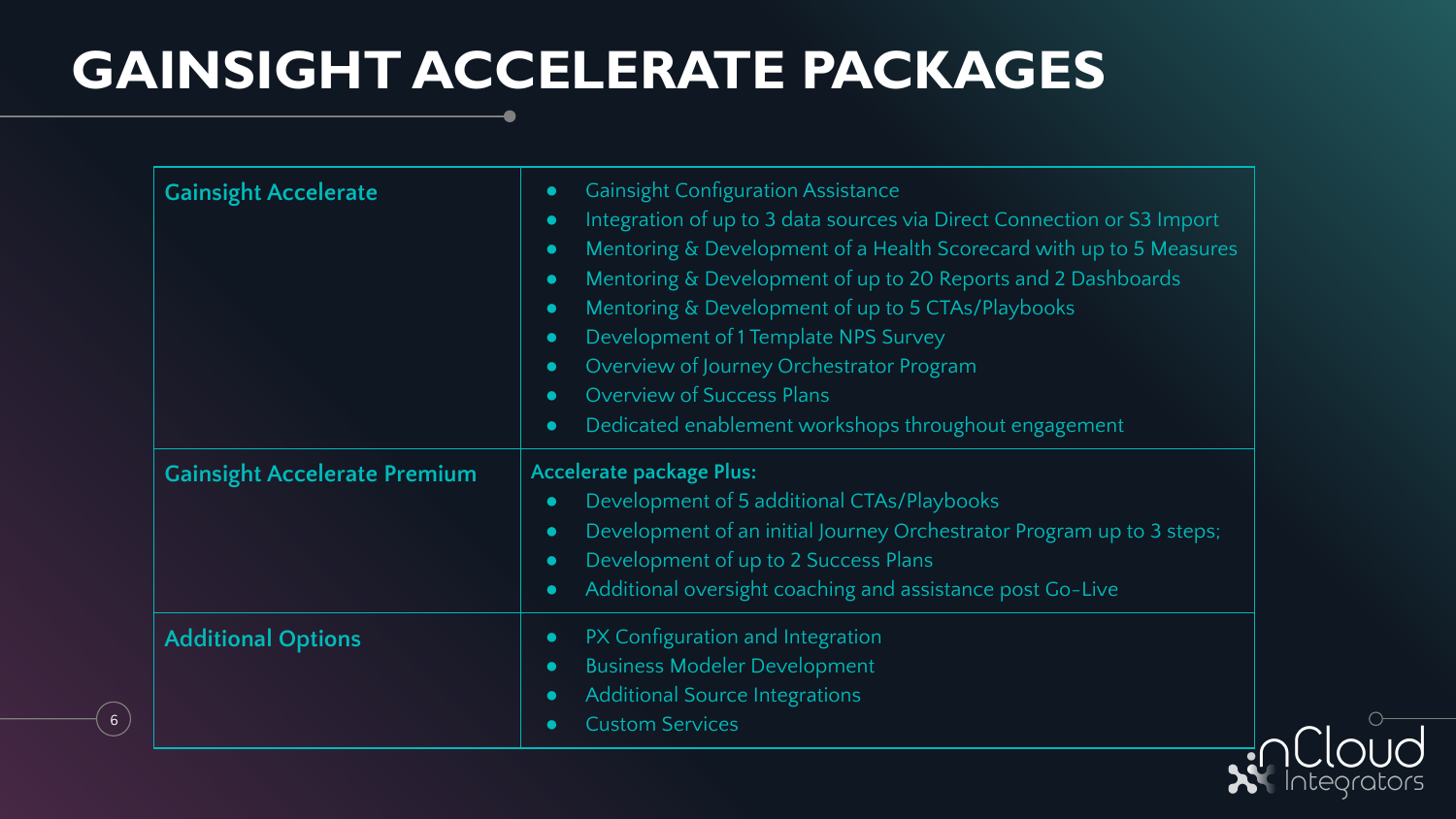# **GAINSIGHT ONGOING EXPERT ASSISTANCE**

Count on nCloud Integrators to provide Customer Success leadership advice, perform regular Gainsight evaluations, or maintain full accountability for the administration of Gainsight, to ensure your investment meets your Customer Success business goals.

Based upon proven successful deployment strategies, nCloud Integrators' Gainsight Expert Services offer customers an allotment of remote consulting hours to use as needed over time. Customers have the flexibility of engaging nCloud to answer questions and provide guidance, develop new or update existing Gainsight assets, participate in Customer Success update meetings, espond to other impromptu requests, or own Gainsight Administration on your behalf.

Leveraging nCloud Integrators will help reduce overall adoption risks and administrative burden to ensure that expert level resources are available at critical times, allowing you to stay on track with vital Customer Success initiatives.

A consistent, remote and pre-planned presence accelerates and guarantees timely answers to meet your requirements, with guidance based upon nCloud Integrators' Gainsight Accelerate Methodology best-practices and real-world use cases.

7

| <b>Engagement Level:</b> | <b>Basic</b> | <b>Standard</b> | Premium  |
|--------------------------|--------------|-----------------|----------|
| Quarterly Allotment      | 25 hours     | 40 hours        | 60 hours |

#### *Example Activities and Engagement*

- *● A continued partnership and familiar focus on your Customer Success initiatives and requirements after your initial Gainsight Accelerate implementation*
- *● Ongoing knowledge-transfer to your internal teams to ensure optimized use and adoption of Gainsight*
- *● Regular reviews of and input on your Gainsight CTAs, Playbooks, Reports, Dashboards, and Health Scorecards*
- *● Address Gainsight usage questions and issues*
- *● Consistent review of your Customer Success plans and roadmap*
- *● Strategic assessments and business reviews*
- *● Assistance with the integration of new data sources and the development of new assets within Gainsight as your business adjusts and expands*
- *● Incremental training to new users*
- *● Guidance and solutions provided to any Customer Success challenges or questions you may encounter*